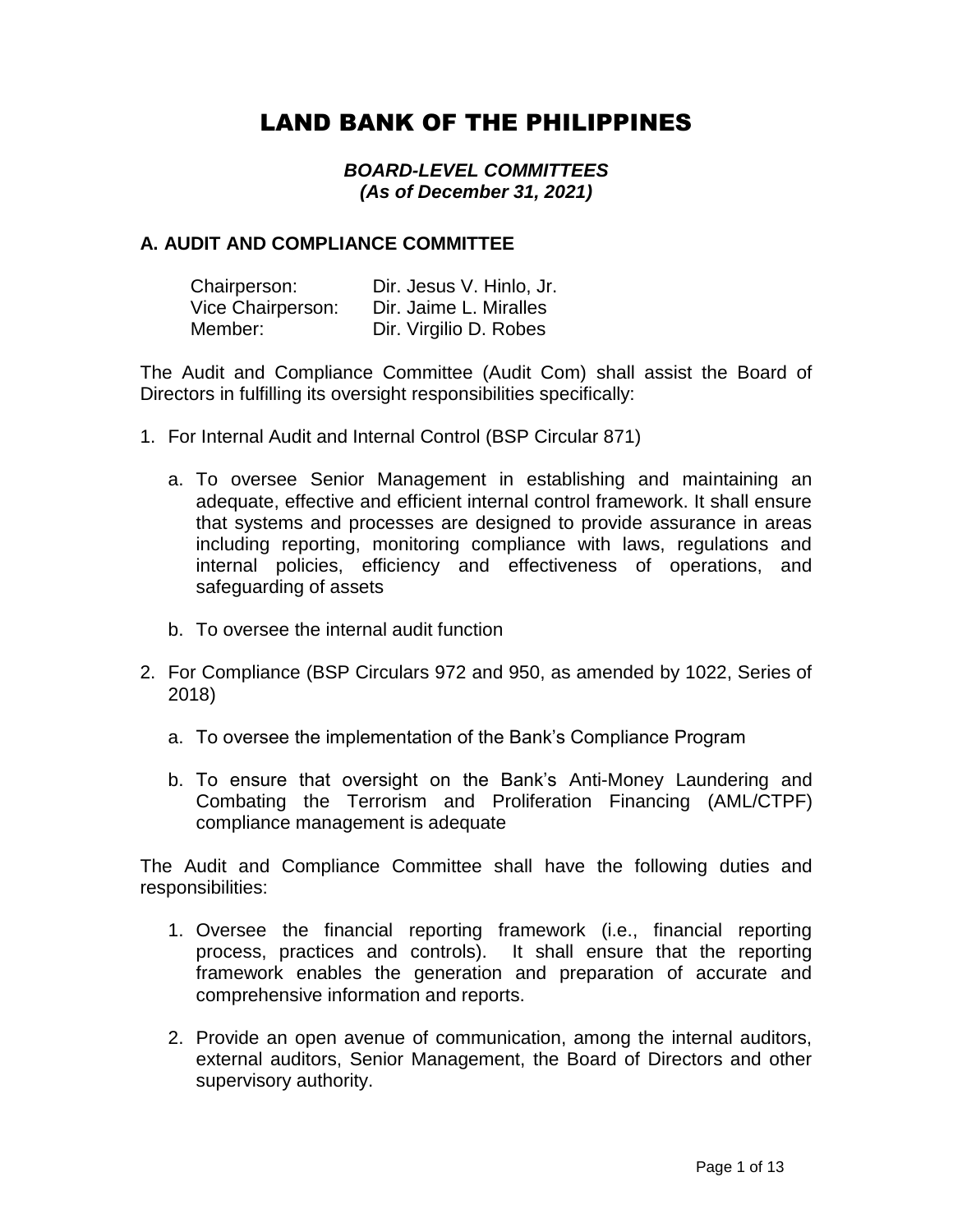- 3. Provide functional supervision over the Internal Audit Group and Compliance Management Group to ensure effective performance of their functions.
- 4. Oversee the performance of internal audit service provider (may it be for an assurance, consulting or any engagement in which internal audit activity would require resource and competence/expertise from third party.
- 5. Recommend formulation or amendments to policies, systems and procedures based on results of its evaluation of the reports from internal audit, compliance, external audit and regulatory bodies*.*
- 6. Utilize the work conducted by internal audit and compliance functions by undertaking timely and effective actions on issues identified.
- 7. Assess the reports from external auditors and regulatory agencies, and ensure that management judiciously and appropriately acts on recommendations on significant deficiencies and/or material weaknesses identified.
- 8. Ensure that a review of the effectiveness of the Bank's internal controls including financial, operational and compliance controls and risk management, is conducted at least annually.
- 9. Exercise explicit authority to investigate any matter within its terms of reference, full access to and cooperation by management, full discretion to invite any director or officer to attend its meetings, and adequate resources to enable effective discharge of its functions.
- 10.Establish and maintain mechanisms by which officers and staff may, in confidence, raise concerns about possible improprieties or malpractices in matters of financial reporting, internal control, auditing or other issues to persons or entities that have the power to take corrective action. It shall ensure that arrangements are in place for the independent investigation, appropriate follow-up action, and subsequent resolution of complaints.
- 11.Assess the organizational structure and staffing of IAG and CMG, subject to the Bank's standard guidelines, for the effective performance of their assigned tasks and endorse the same to management.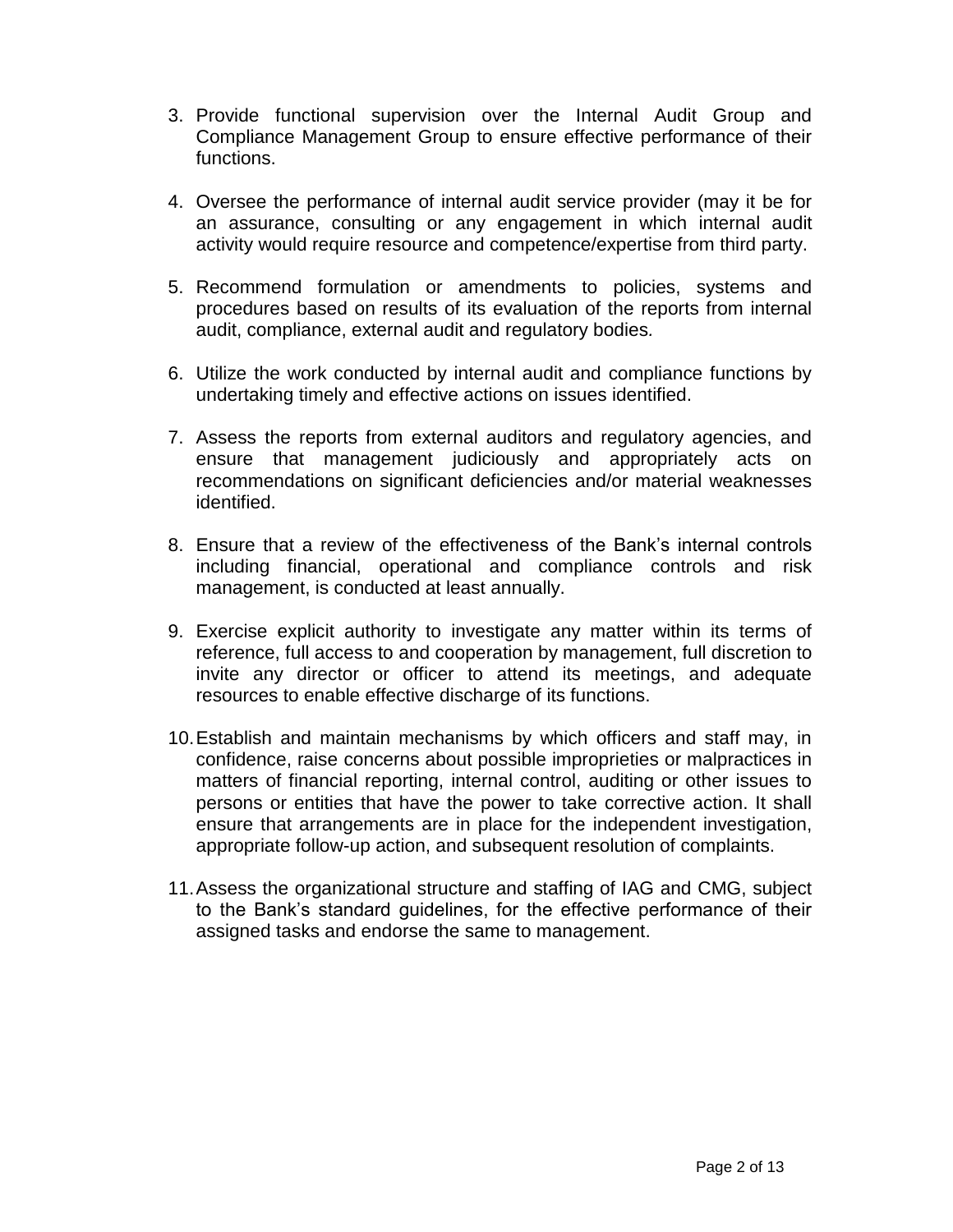## **Meetings**

- 1. The Audit and Compliance Committee shall meet at least once a month with authority to convene for special meetings, as the circumstances require.
- 2. The Chairperson, shall be the presiding officer during committee meetings. In his absence, any of the members may preside.
- 3. The presence of two (2) members shall constitute a quorum in all committee meetings.
- 4. The Internal Audit Group shall serve as the Secretariat of the committee.

No. of Audit & Compliance Committee Meetings for CY 2021: 6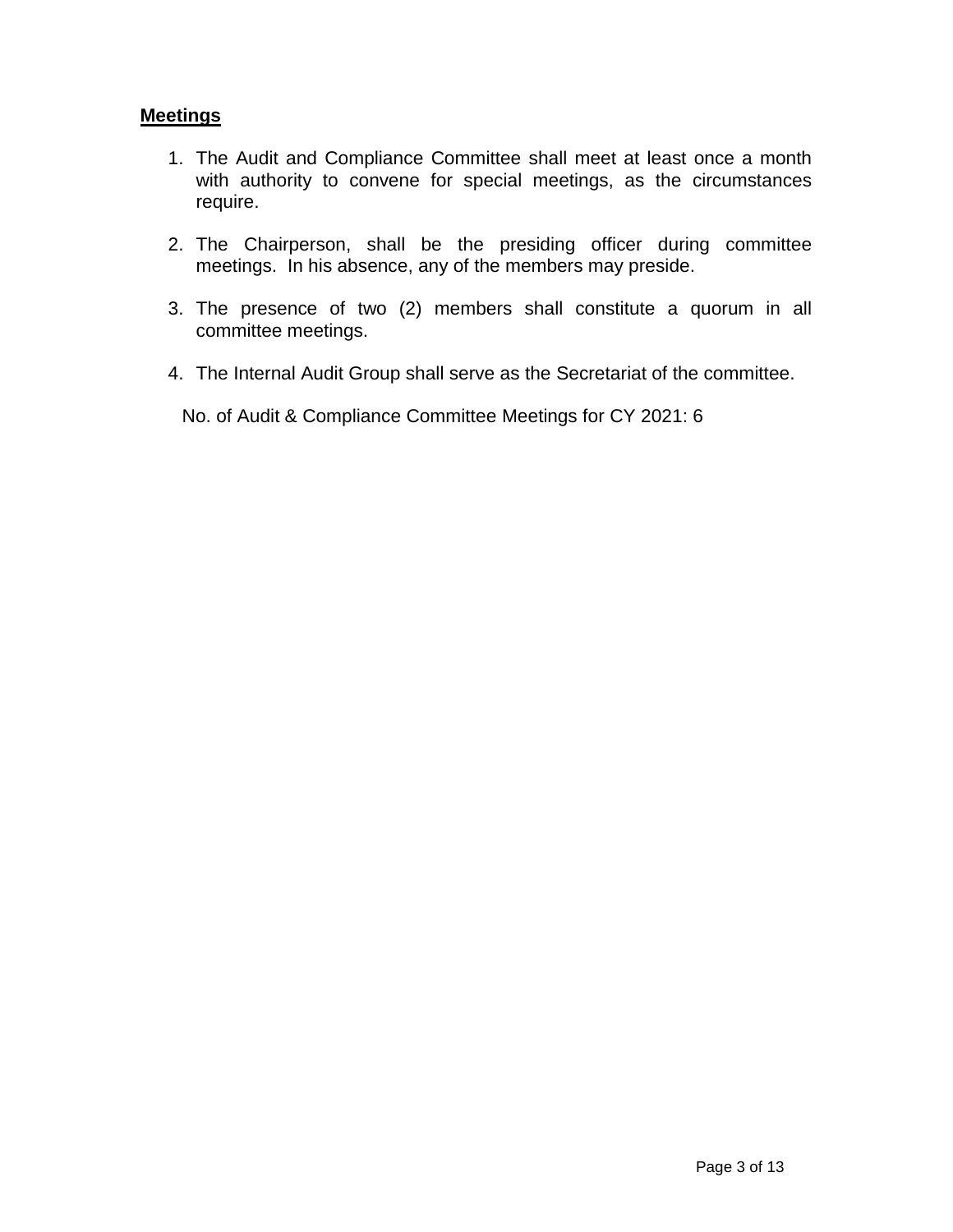## **B. RISK OVERSIGHT COMMITTEE**

| Chairperson:      | Dir. Jaime L. Miralles                     |  |
|-------------------|--------------------------------------------|--|
| Vice Chairperson: | DOF Sec. Carlos G. Dominguez               |  |
|                   | (Alternate Member: Treasurer Rosalia V. de |  |
|                   | Leon/Deputy Treasurer Erwin D. Sta. Ana)   |  |
| Members:          | DA Sec. William D. Dar                     |  |
|                   | (Alternate Member: Usec. Evelyn G. Laviña) |  |
|                   | Dir. Nancy D. Irlanda                      |  |

The Risk Oversight Committee (Risk Com) shall be primarily responsible for:

- 1. Fulfilling statutory, fiduciary and regulatory responsibilities.
- 2. Assisting the Board in defining the risk appetite of the Bank.
- 3. Ensuring alignment of risk management objectives with overall business strategies and performance goals.
- 4. Developing and overseeing the risk management programs of the Bank which include the following:
	- a. Oversight of management functions and approval of proposals regarding the Bank's policies, procedures and best practices relative to asset and liability management, credit, market and business operational risks ensuring that:
		- i. Risk Management systems are in place;
		- ii. Limits/tolerance levels are observed;
		- iii. System of limits remain effective; and
		- iv. Immediate corrective actions are taken whenever limits are breached or whenever necessary.
	- b. Ensuring compliance to written policies and procedures relating to the management of risks throughout the Bank. This shall include:
		- i. Comprehensive risk management approach;
		- ii. Detailed structure of limits, guidelines and other parameters used to govern risk-taking units;
		- iii. Clear delineation of lines of responsibilities for managing risk;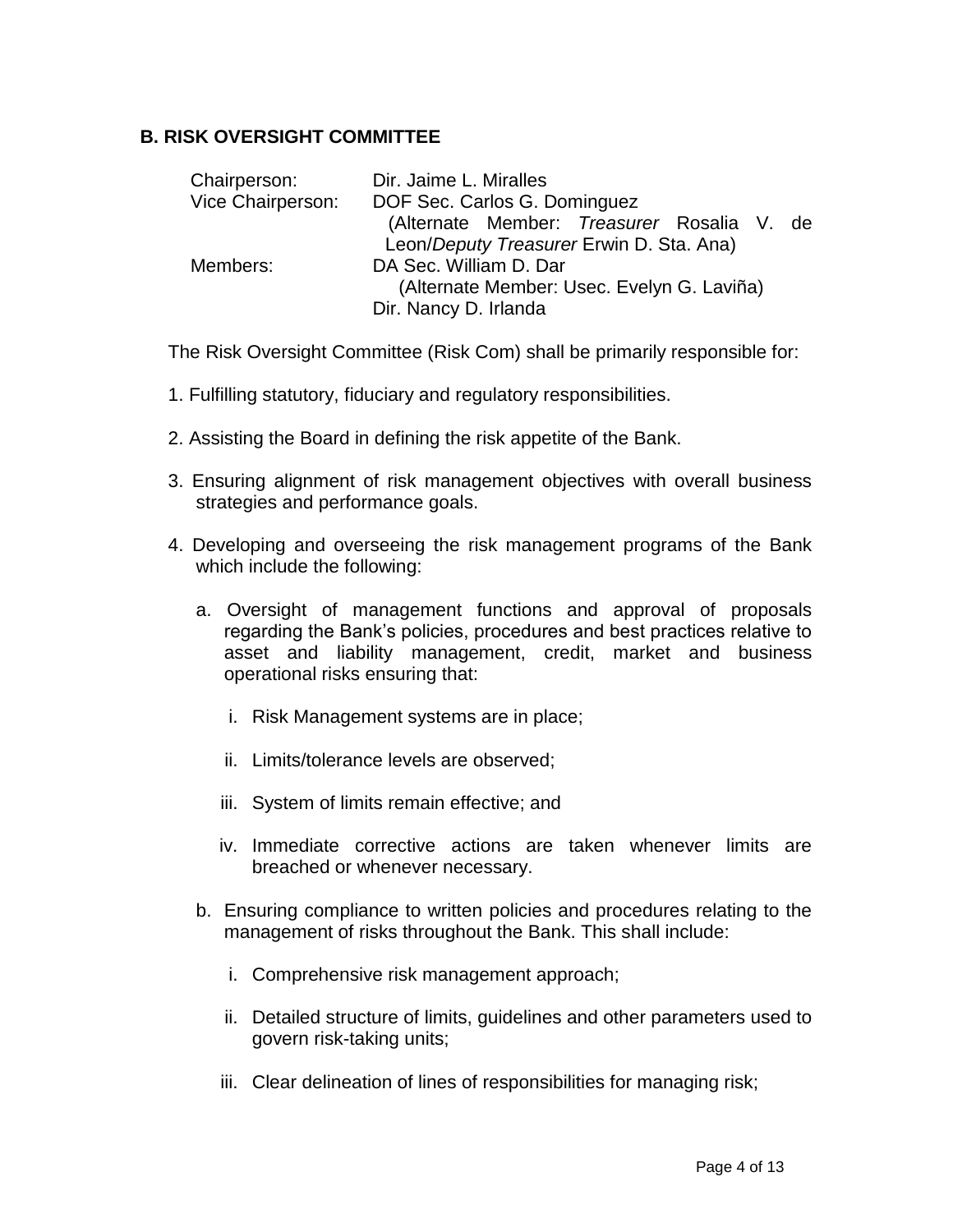- iv. Adequate system for measuring risk; and
- v. Effective internal controls and a comprehensive risk reporting process;
- 5. Developing a continuing education program to enhance its members' understanding of relevant regulatory and banking industry issues.

#### **Meetings**

- 1. The Risk Com shall establish its own rules of procedures consistent with the Bank's Charter and this Charter;
- 3. The RISKCOM shall meet monthly or as often as it considers necessary and appropriate. A majority of the members will constitute a quorum. The RISKCOM Chairperson or the majority of its members may call a special meeting when deemed necessary.

An annual calendar shall be prepared to plan meetings, address issues and align with planning and reporting cycles.

- 3. A notice of each meeting confirming the date, time, venue and agenda shall be forwarded to each member of the Committee at least three (3) working days before the date of the meeting. The notice for members will include relevant supporting papers for the agenda items to be discussed.
- 4. The Risk Management Group (RMG) shall serve as the Secretariat of the Risk Com and shall maintain written minutes of its meetings. The minutes of meetings and actions on matters arising from the minutes taken shall be reported to and noted by the Board.
- 5. The Risk Com may request any director, officer or employee of the Bank, or other persons whose advice and counsel are sought by the latter, to attend a meeting in order to provide information as it deems necessary.

No. of Risk Com Meetings for CY 2021: 13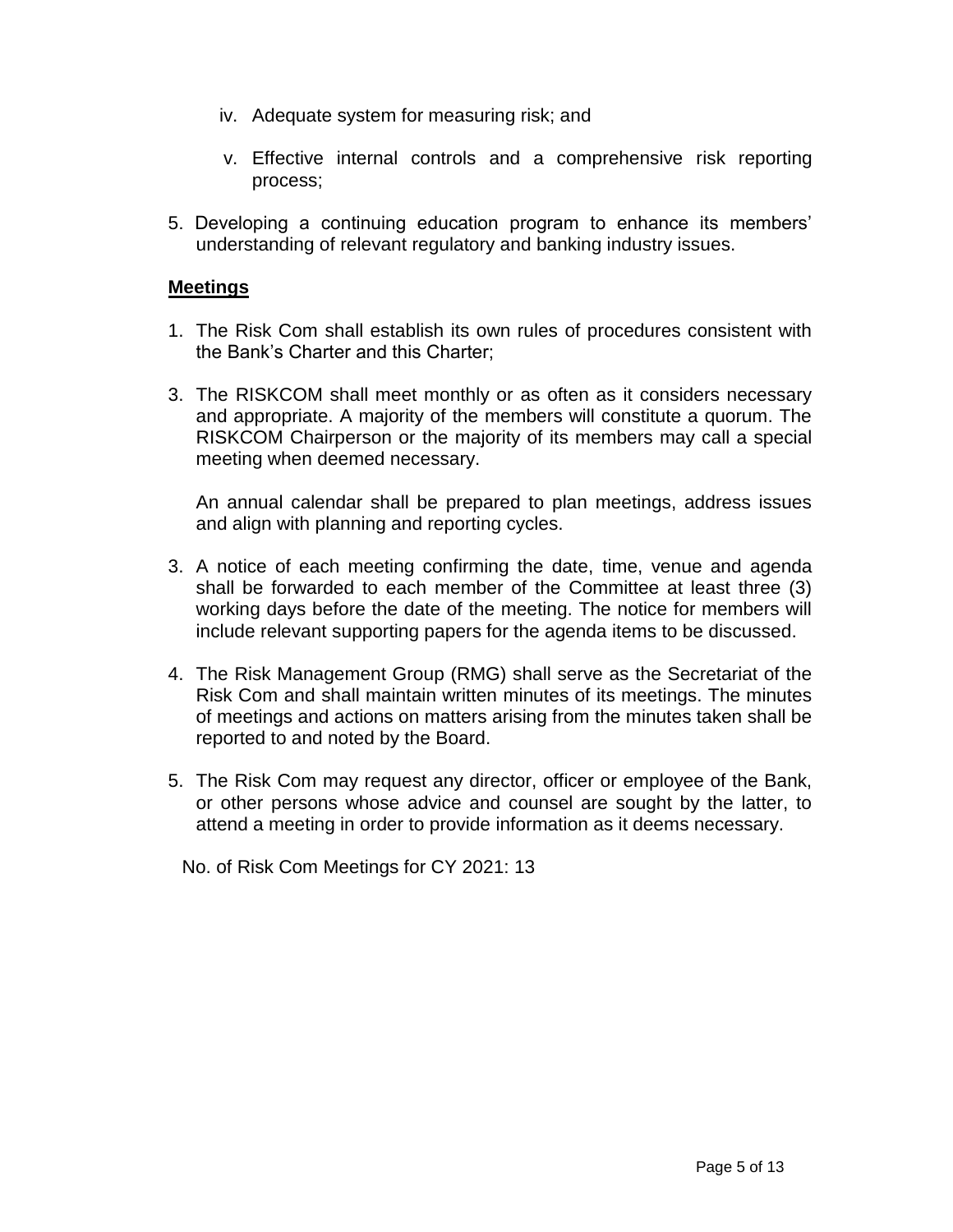# **C. TRUST COMMITTEE**

| Chairperson:      | DAR Acting Sec. Bernie F. Cruz<br>(Alternate Member: Usec. Luis Meinrado C. |
|-------------------|-----------------------------------------------------------------------------|
|                   | Pañgulayan)                                                                 |
| Vice Chairperson: | DOF Sec. Carlos G. Dominguez                                                |
|                   | (Alternate Member: Treasurer Rosalia V. de                                  |
|                   | Leon/Deputy Treasurer Erwin D. Sta. Ana)                                    |
| Members:          | President and CEO Cecilia C. Borromeo                                       |
|                   | DOLE Sec. Silvestre H. Bello III                                            |
|                   | (Alternate Member: Usec. Benjo S. Benavidez /                               |
|                   | Asec. Alex V. Avila)                                                        |
|                   | Dir. Nancy D. Irlanda                                                       |
|                   | <b>The Trust Officer</b>                                                    |

The Trust Committee, duly constituted and authorized by the Board of Directors, shall perform its responsibility for overseeing the fiduciary activities of the Bank in accordance with its authority. In the discharge of its function, it shall:

- a. Ensure that policies and procedures are in place from account opening to account administration and management up to account termination, in conformity with applicable laws, rules and regulations and prudent practices;
- b. Ensure that policies and procedures that translate the Board's objectives and risk tolerance into prudent operating standards are in place and continue to be relevant, comprehensive and effective;
- c. Monitor the implementation of stringent controls for the prudent management of fiduciary assets and its appropriate administration; maintaining adequate books, records and files for each account;
- d. Oversee the proper implementation of the risk management framework, compliance program and internal controls to ensure that accounts are managed accordingly in different cycle of the market;
- e. Adopt an appropriate organizational structure and staffing complement that will enable the Trust business unit to efficiently carry out its function with utmost diligence and skill; and ensure proper and continuous training for its Trust officers and personnel considering growing sophistication and complexity in trust business and changes in the financial market environment.
- f. Oversee and evaluate the performance of the Trust Officer and of the Trust operations with regard to business objectives and strategies, compliance and risk monitoring and management, requiring periodic reports on the different areas of responsibility;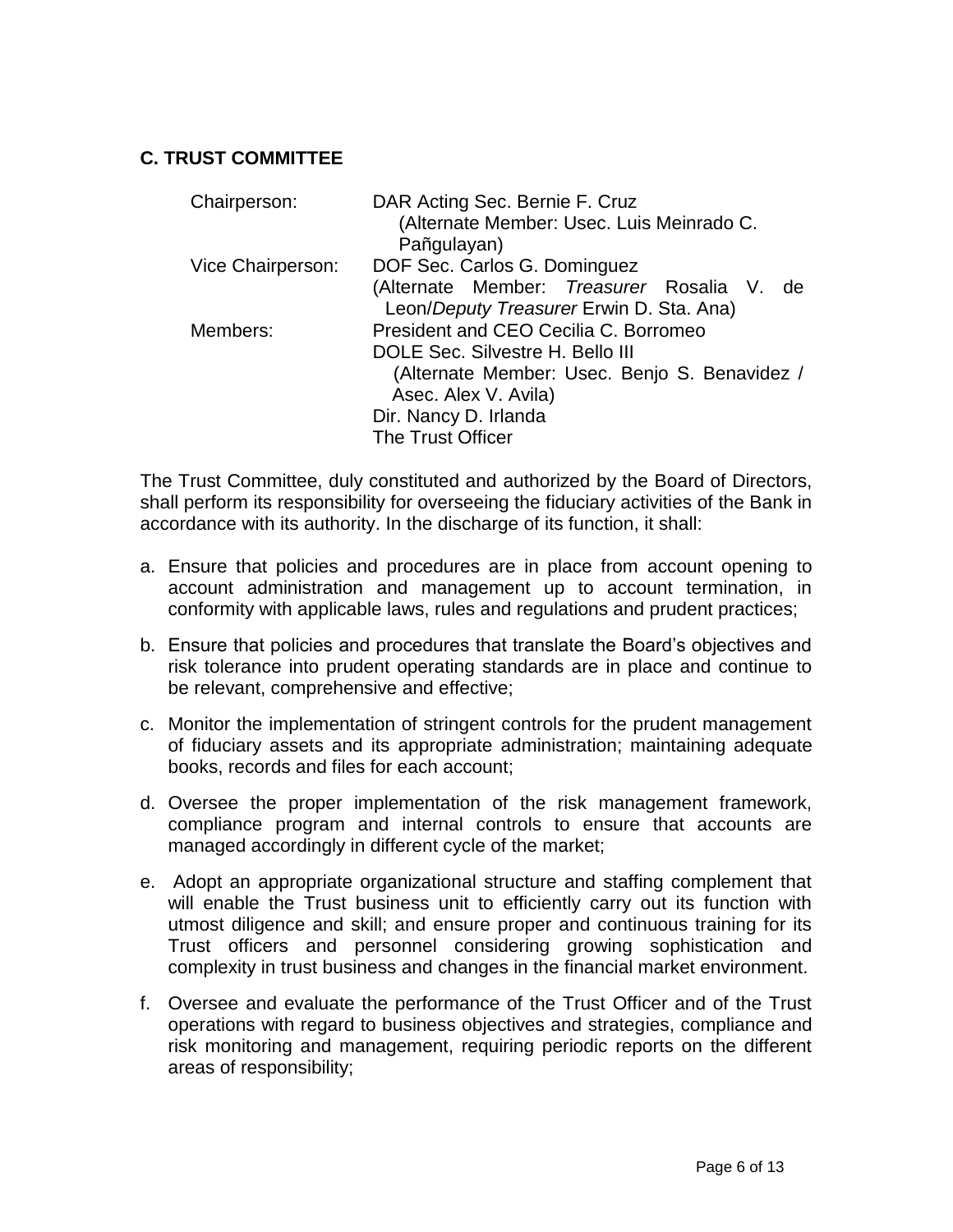- g. Require the review of trust and other fiduciary accounts at least once every three (3) years or as needed depending on the nature of the account, to determine the advisability of retaining or disposing of the trust or fiduciary assets; and whether the account is being managed in accordance with the instrument creating the trust or other fiduciary relationship. For this purpose, the Trust Committee shall meet whenever necessary and keep minutes of its actions and make periodic reports thereon to the Board;
- h. Review reports submitted by internal and external auditors and regulatory agencies, and deliberate on major exceptions or non-compliance with existing laws, rules and regulations, policies and procedures and act on appropriate recommendations;
- i. Ensure that the TBG is taking appropriate measures to address all regulatory requirements under applicable laws, rules and regulations and that plans and actions are taken to correct reported conditions and accomplish satisfactory disposition of findings;
- j. Review and approve the plans and program of activities of the Trust Banking Group; and,
- k. Regularly report to BOD on matters arising from fiduciary activities.

Particularly, the Trust Com shall oversee the performance of the Trust Officer who is vested with the function and responsibility of managing the day-to-day fiduciary activities.

## **Meetings**

The Committee shall meet once every other month or at least six (6) times in a year or more frequently, as the circumstances dictate. All Committee members are expected to attend each meeting in person or through an authorized representative having the same qualification as required by the Bangko Sentral ng Pilipinas.

A quorum will comprise of at least three Trust Committee members consisting a majority of the Trust Committee members.

The Secretariat shall notify the Trust Committee members and may invite members of the management, counsel, or external auditors to attend meetings and provide information or reports on any matter pertinent to the agenda. The agenda and briefing materials will be provided to the Trust Committee members within a reasonable period in advance of each meeting.

The Trust Committee shall submit the minutes of all its meetings and other necessary reports to the Board of Directors for notation, confirmation or approval, as the case may be.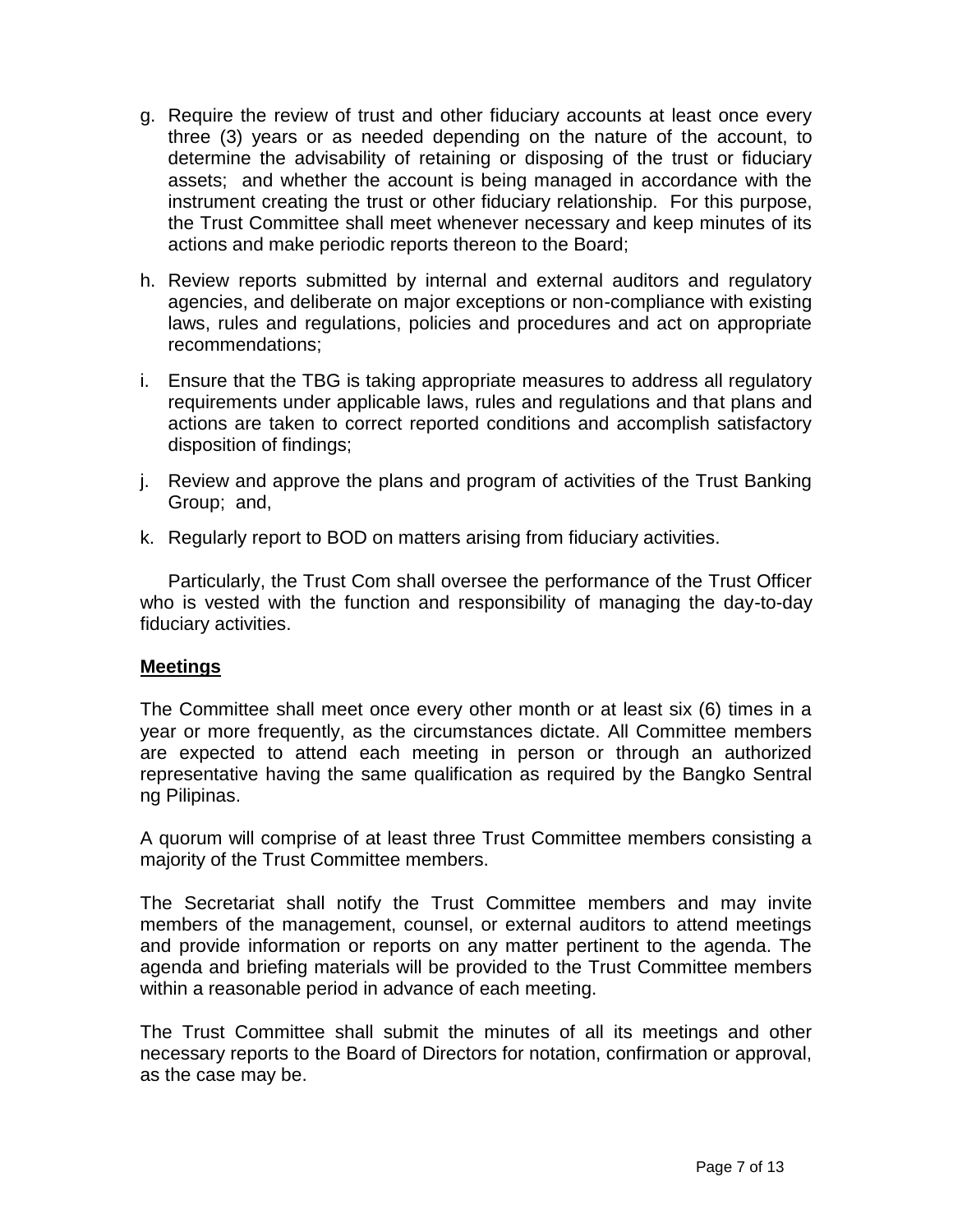No. of Trust Com Meetings for CY 2021: 6

## **D. CORPORATE GOVERNANCE COMMITTEE**

| Chairperson:      | Dir. Nancy D. Irlanda    |
|-------------------|--------------------------|
| Vice Chairperson: | Dir. Jesus V. Hinlo, Jr. |
| Members:          | Dir. Virgilio D. Robes   |

The Corporate Governance Committee (CG Com) shall have the following duties and functions:

- a. To review and recommend the organizational structure of the Bank and its units;
- b. To review and evaluate the qualification standards for all positions in the Bank;
- c. To review and recommend the selection/promotion of the officers as endorsed by the Selection Board II;
- d. To ensure the Board's effectiveness and due observance of corporate governance principles and guidelines;
- e. To oversee the periodic performance evaluation of the Board and its committees and executive management;
- f. To conduct an annual self-evaluation of its performance;
- g. To decide whether or not a director is able to and has been adequately carrying out his/her duties as director bearing in mind the director's contribution and performance (e.g. competence, candor, attendance, preparedness and participation);
- h. To adopt, propose and recommend to the Board such internal guidelines to address the competing time commitments that are faced when directors and other Bank officers serve on multiple boards;
- i. To study and recommend to the Board such policies regarding the continuing education of the Directors, assignment to Board Committees, succession plan for the senior officers and their remuneration commensurate with corporate and individual performance;
- j. To decide the manner by which the Board's performance may be evaluated and propose an objective performance criteria to be approved by the Board;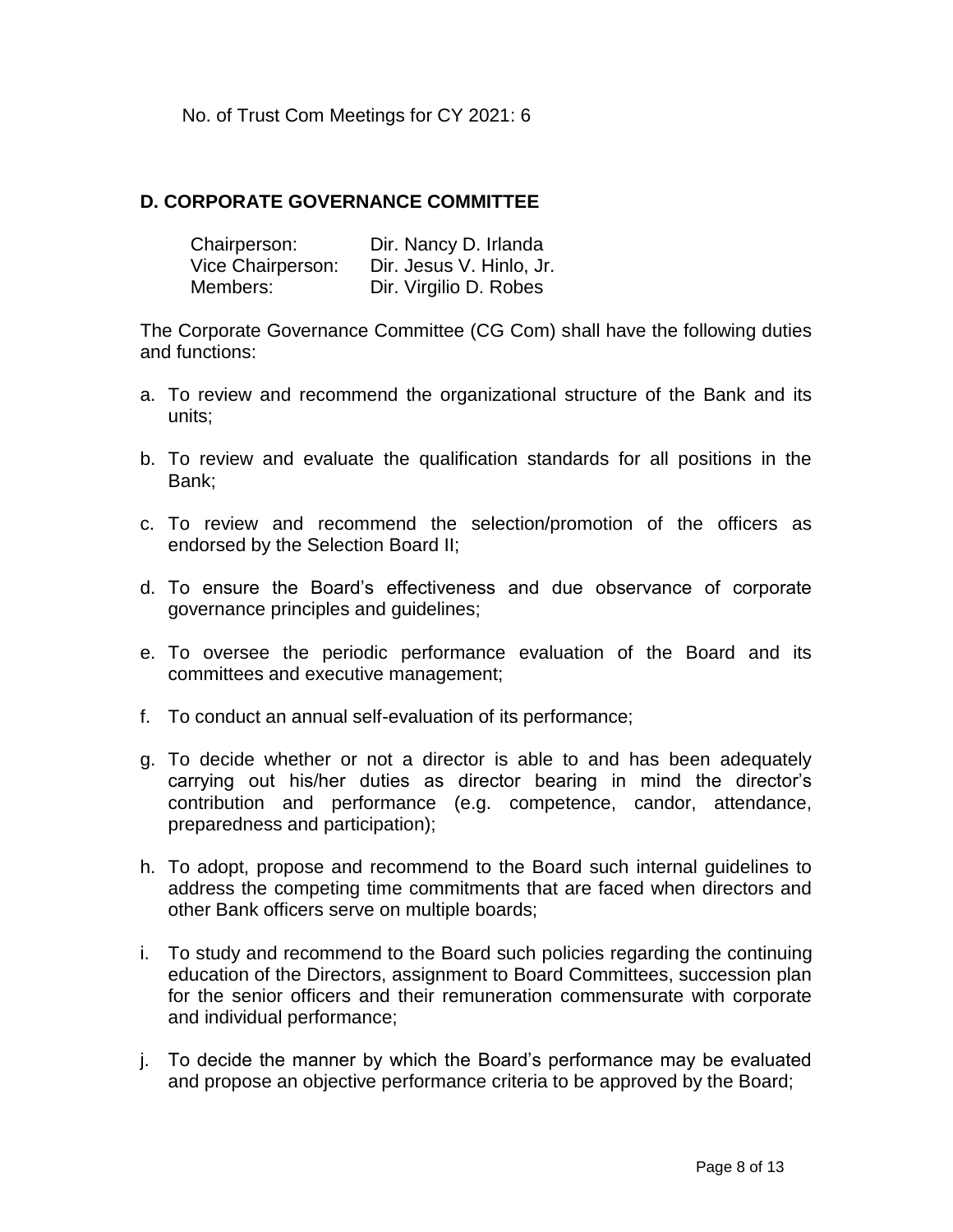- k. To study and recommend policies to ensure appropriate and effective management through organizational and procedural controls and independent audit mechanisms;
- l. To promote transparency and operational responsibility and accountability in a manner consistent with the Bank's vision, mission, strategic intent and operating values.

#### **Meetings**

- a. The Chair, or in his absence, the Vice Chair, shall be the presiding officer during Committee meetings. In their absence, the members present shall designate an acting presiding officer from among themselves.
- b. The Committee shall meet quarterly or as often as it is considered necessary and appropriate. The Committee Chair or the majority of its members may call a special meeting when deemed necessary.
- c. The presence of two (2) members will constitute a quorum in all meetings of the Committee. They shall be entitled to the payment of per diems.
- d. The Committee shall invite resource persons including but not limited to the Bank's directors, officers or employees, during its regular or special meetings to render a report or to clarify relevant issues and matters confronting the Committee or whose advice and/or expertise shall be sought to provide relevant information as it may deem necessary and appropriate in the exercise of its functions.
- e. The Committee shall report to the LANDBANK Board of Directors the minutes of each meeting, including the matters discussed and actions taken during said meetings.
- f. The administrative requirements of the Committee shall be provided and handled by the Office of the Corporate Secretary, which shall serve as the Secretariat and shall keep the written minutes of its meetings.

No. of CG Com Meetings for CY 2021: 9

No. of CG Com Resolutions for CY 2021: 68 resolutions which tackled the results of the Performance Rating System, organizational changes, establishment of Lending Centers, promotions of senior officers and personnel movements.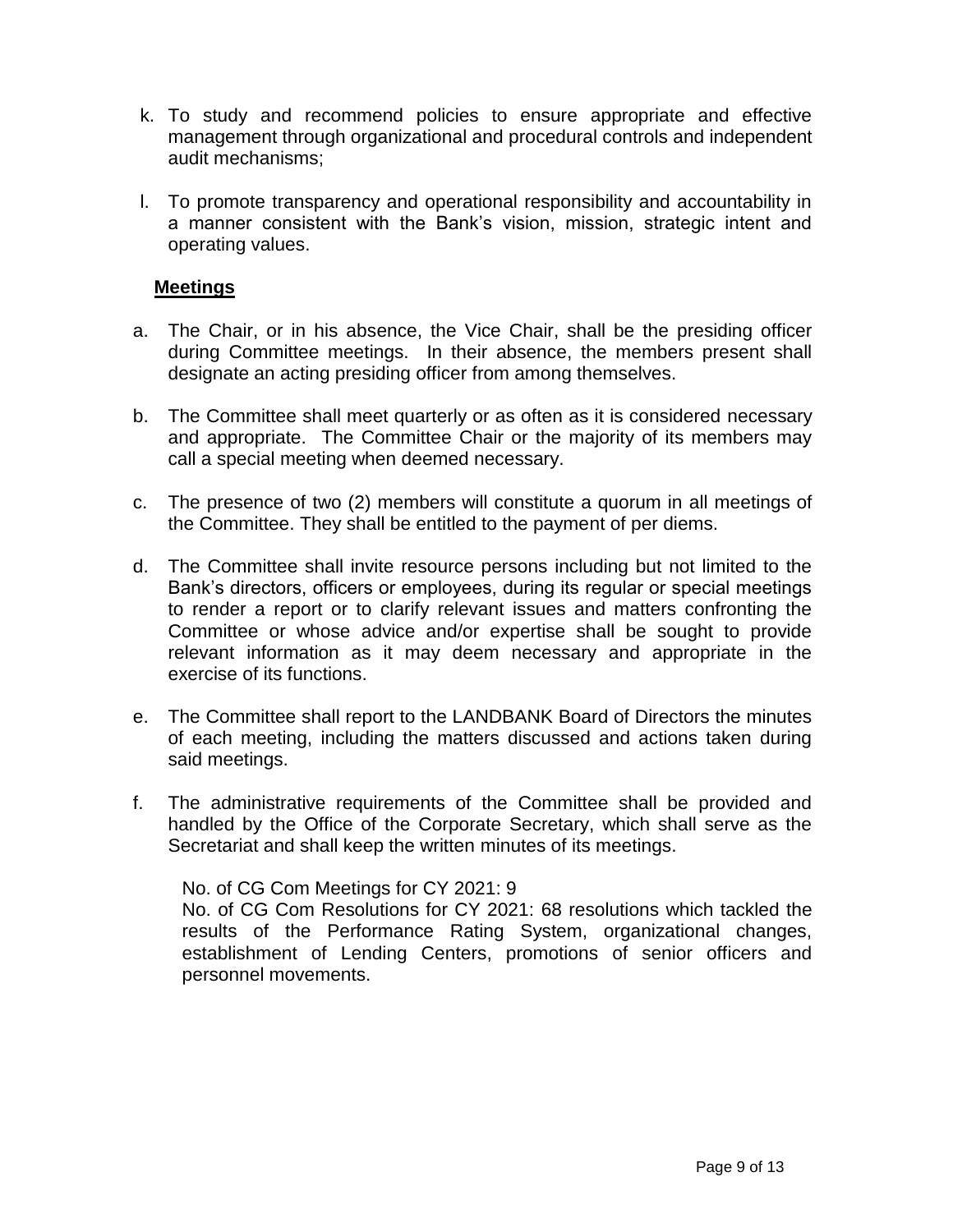# **E. RELATED PARTY TRANSACTIONS COMMITTEE**

| Chairperson:      | Dir. Nancy D. Irlanda    |
|-------------------|--------------------------|
| Vice Chairperson: | Dir. Jaime L. Miralles   |
| Member:           | Dir. Jesus V. Hinlo, Jr. |

The RPT shall have the following duties and responsibilities:

- a. Evaluate on an ongoing basis existing relations between and among businesses and counterparties to ensure that all related parties are continuously identified, RPTs are monitored, and subsequent changes in relationships with counterparties (from non-related to related and vice versa) are captured. Related parties, RPTs, and changes in relationships shall be reflected in the relevant reports to the board and regulators/supervisors.
- b. Evaluate all material RPTs to ensure that these are not undertaken on more favorable economic terms to such related parties than similar transactions with non-related parties under similar circumstances.
- c. Report **quarterly** to the Board of Directors the status and aggregate exposures to each related party as well as the total amount of exposures to all related parties.
- d. Report to the board of directors on a regular basis, the status and aggregate exposures to each related party as well as the total amount of exposures to all related parties.
- e. Ensure that related parties transactions, including write-off of exposures, are subject to periodic independent review or audit process; and
- f. Oversee the implementation of the system for identifying, monitoring, measuring, controlling, and reporting RPTs, including the periodic review of RPT policies and procedures.

#### **Meetings**

- a. The Related Party Transactions Committee shall meet at least every quarter, with authority to convene for special meetings, as the circumstances require.
- b. The Chairperson shall be the presiding officer during committee meetings.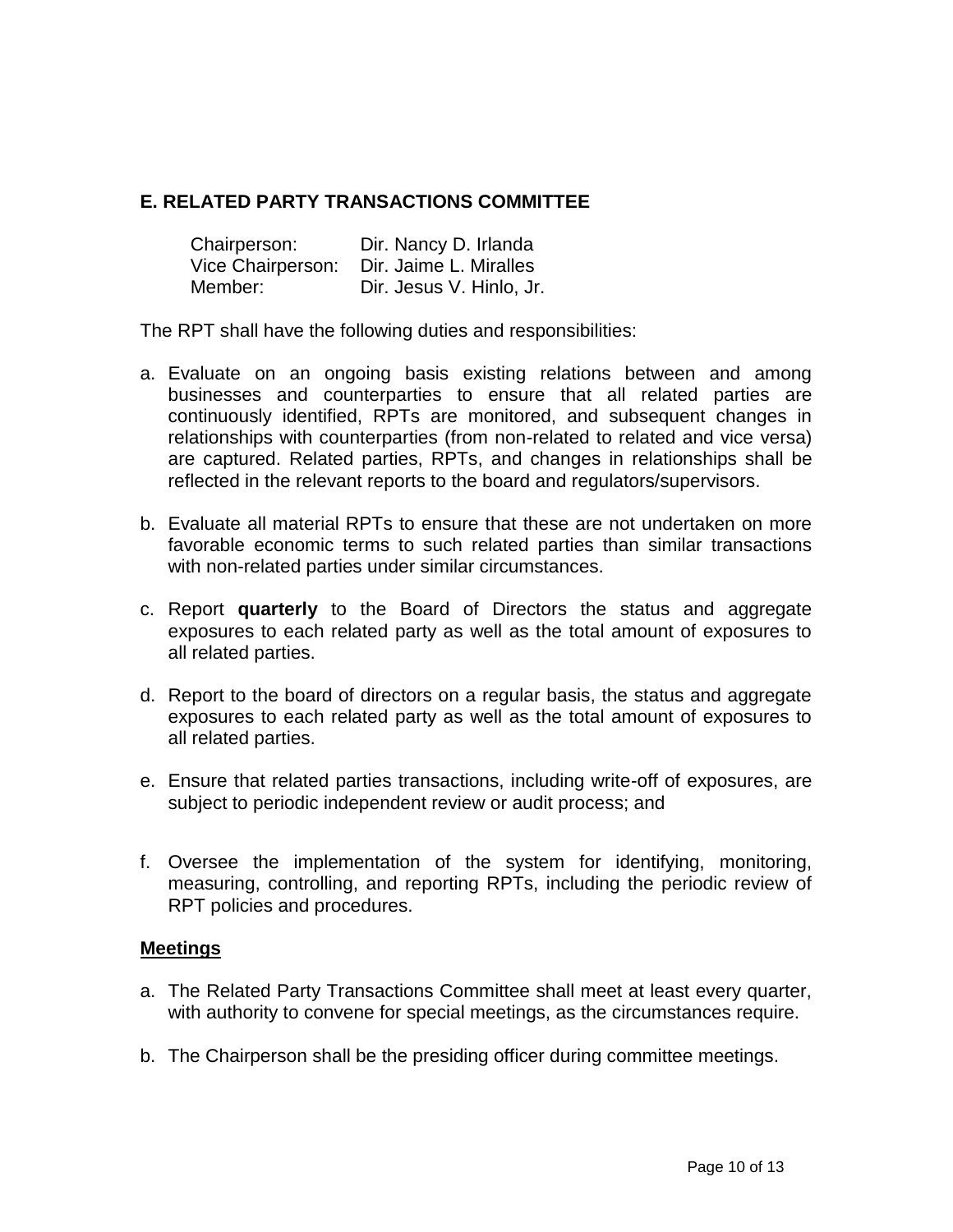c. The Office of the Corporate Secretary shall serve as the Secretariat of the Committee. The RPTCom shall maintain and safe keep all final decisions of the BOD on material RPTs and limit breaches, including important facts about the nature, terms, conditions, original and outstanding individual and aggregate balances, justification and other details that shall allow stakeholders to make informed judgment as to the reasonableness of the transaction, duly reflected in the minutes of the meetings and shall be readily available for audit and monitoring purposes. The Minutes of the Meetings as well as the resolutions shall be reported to and noted by the LBP Board of **Directors** 

No. of RPT Meetings for CY 2021: 6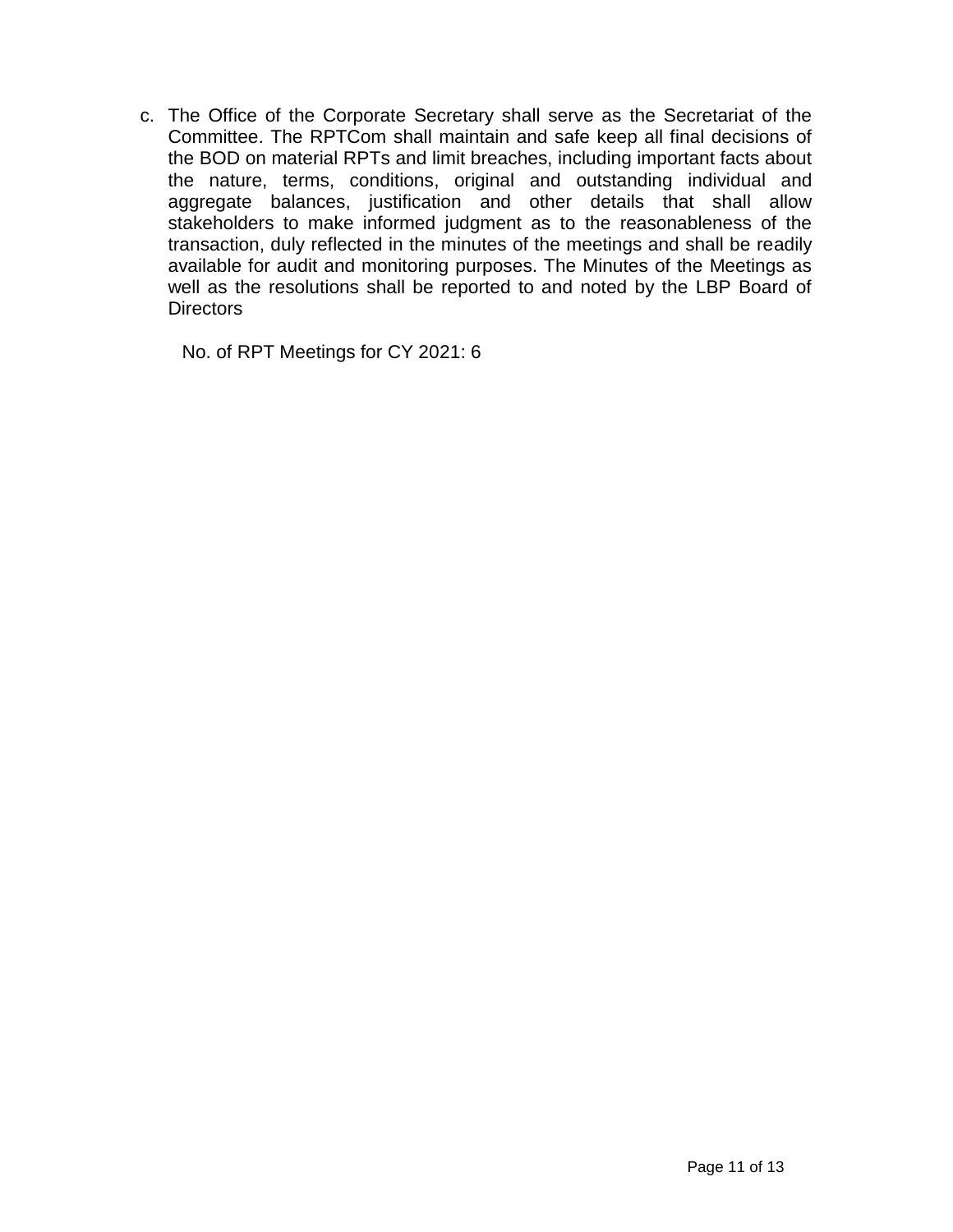# **F. AGRI-AGRA SOCIAL CONCERNS COMMITTEE**

| Chairperson:      | President and CEO Cecilia C. Borromeo      |
|-------------------|--------------------------------------------|
| Vice-Chairperson: | DAR Acting Sec. Bernie F. Cruz             |
|                   | (Alternate Member: Usec. Luis Meinrado C.  |
|                   | Pañgulayan)                                |
| Members:          | DA Sec. William D. Dar                     |
|                   | (Alternate Member: Usec. Evelyn G. Laviña) |
|                   | Dir. Jaime L. Miralles                     |
|                   | Dir. Virgilio D. Robes                     |

The Agri-Agra Social Concerns Committee (AASC) shall have the following functions:

- 1. Recommend actions on complex land transfer claim issues
- 2. Recommend or resolve matters relevant to agri-agra policies of LBP
- 3. Monitor the implementation of agri-agra programs of LBP
- 4. Serve as clearing house for agri-agra programs of LBP that need approval by the LBP Board of Directors
- 5. Attend to other functions as may be assigned by the Board of Directors

# **Meetings**

- 1. Meetings of the Committee shall be presided over by the Chair or, in his absence, the Vice Chair.
- 2. The Committee shall have regular monthly meetings. Special meetings may, however, be called as may be necessary and appropriate. The Committee Chair or the majority of its members may call a special meeting when deemed necessary.
- 3. The presence of three (3) members will constitute a quorum in all meetings of the Committee. They shall be entitled to per diems which shall be determined and approved by the LANDBANK Board.
- 4. The Committee may invite any of the Bank's directors, officers or employees or other resource persons during its regular or special meetings to render a report or to clarify relevant issues and matters confronting the Committee.
- 5. The Committee shall report to the LANDBANK Board of Directors the minutes and actions taken during meetings.